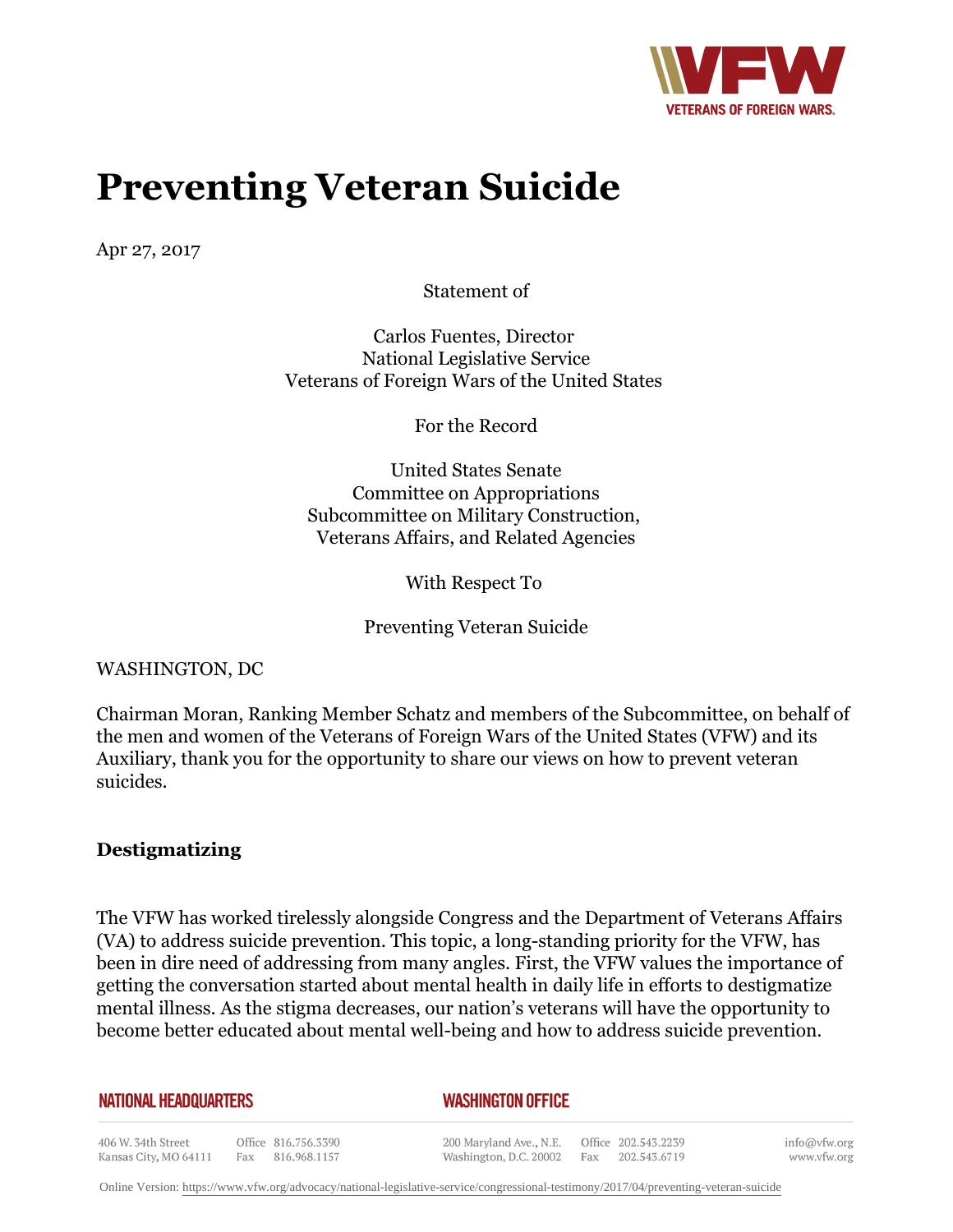This is why the VFW launched our Mental Wellness Campaign in fall 2016. We partnered with organizations such as The Elizabeth Dole Foundation, Give an Hour, PatientsLikeMe, Walgreens and VA to make certain the veterans community engages in conversations about mental health. This allows veterans to feel empowered about not only their own mental health status, but to also feel empowered to care for their fellow brothers and sisters who may be struggling as well. In October 2016, the VFW launched a worldwide campaign to change direction and the narrative on how veterans and the general public discuss mental wellness. Throughout the world, over 200 VFW posts partook in various events based around education and discussion, with 17,000 service members, veterans, their families and communities joined together to discuss resources available to veterans and family members suffering from mental health conditions. This campaign is continuous, as we partner with Student Veterans of America to continue outreach and host more events to change direction. Now, the 17,000 who have already partaken know to look for the five signs of mental distress: personality change, agitation, withdrawn behavior, poor self-care and feelings of hopelessness.

Thanks to new research conducted by VA and other government agencies, we now have a more accurate average of 20 veterans who die by suicide every day. Yet, only six out of these 20 use VA health care.

This is why the VFW urges Congress and VA to expand mental health outreach efforts. VA must strive to remove the stigmas associated with mental health conditions. VA must also do more outreach to ensure veterans know of the mental health treatments and resources available to them not just in VA, but in local communities as well. If we fail to improve and expand outreach efforts, the unacceptable number of veterans who die by suicide may not decrease.

## **Access**

In order to eliminate veteran suicides, VA must also increase access to competent mental health care that is individualized to the patient. While VA data shows their mental health care is making a positive impact on those who use it, there is still room for improvement. More studies must be conducted to find more innovative, empirically proven ways to treat mental health conditions. VA has conducted research pertaining to areas such as service animals and emerging technologies, but other therapeutic alternatives need to be studied.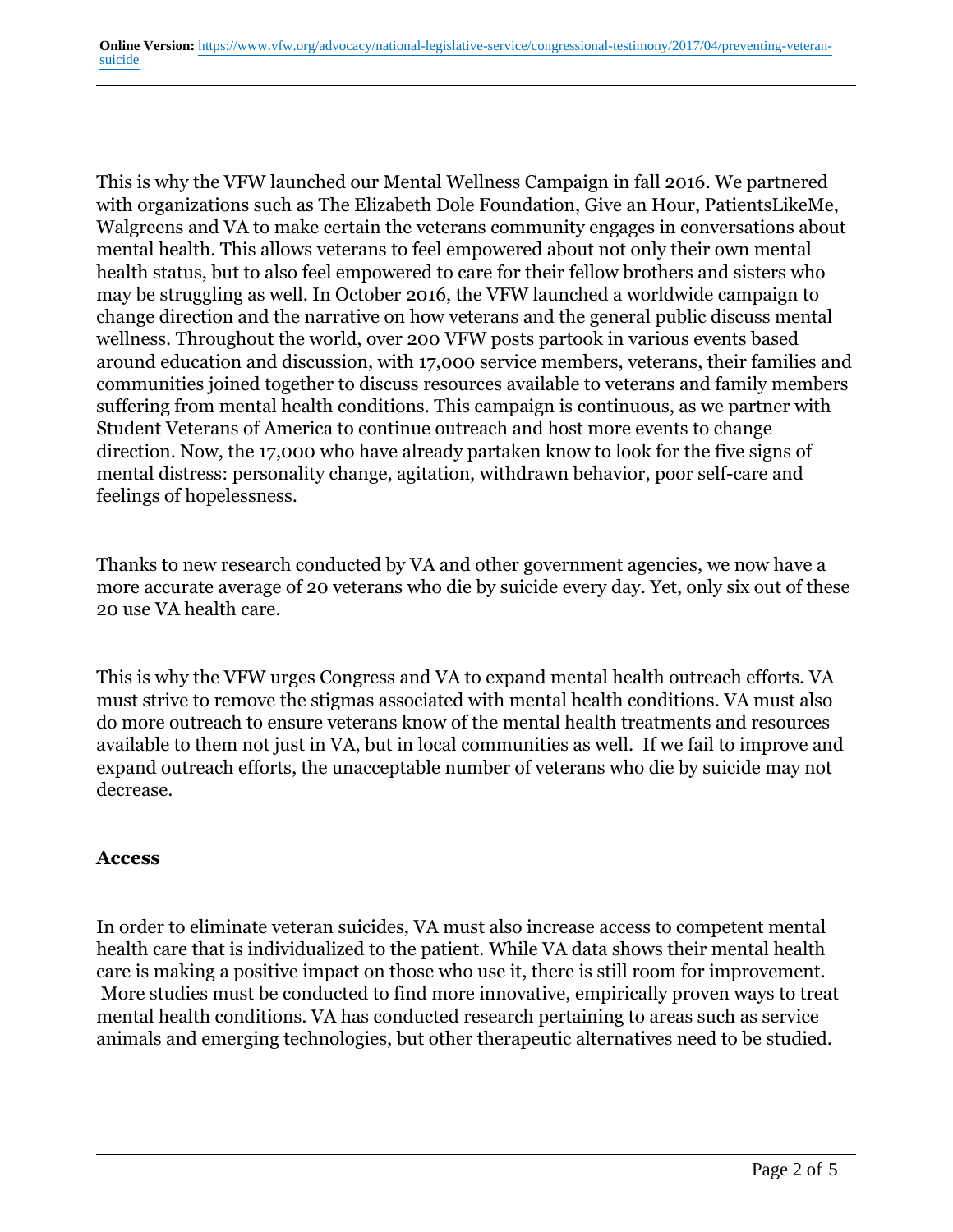When veterans do turn to VA in moments of mental health crisis, VA must be able to address these veterans' specific needs. Unfortunately, we have all heard stories of veterans who turned to VA in times of crisis and were denied the inpatient mental health care they urgently needed. Congress must fully fund VA inpatient mental health clinics so lack of beds is never a reason a veteran takes his or her life. Additionally, Congress and VA must expand peer-to-peer support programs, which have been successful in helping veterans cope with mental health conditions by partnering them with fellow veterans who have overcome similar challenges and received specialized training to help others do the same. In instances where VA is not able to provide immediate assistance, or a veteran requesting assistance does not meet the criteria for receiving inpatient care, VA must ensure veterans in need are given the opportunity to talk to and receive assistance from a peer support specialist. It is common practice in the private sector for hospitals and medical facilities to have professionals on call to assist patients who check into the emergency room, such as in cases of sexual trauma. If VA trains more peer-to-peer support specialists, VA medical centers would be able to have scheduled, on-call veterans to assist others in mental health crises.

In the past three years, the VFW has conducted more than six surveys and compiled five reports on the VA health care system, which can be found at www.vfw.org/vawatch. A consistent concern we have heard from veterans is that VA needs to hire more mental health care providers. This shortage of providers has been continually highlighted by GAO and VAOIG reports in past years. Specifically, the VAOIG's yearly determination of occupational staffing shortages across the VA health care system has placed psychologists among the top five VA health care professions' staffing shortages. While this shortage of psychologists is not a problem specific to VA, but rather to the nation, Congress needs to ensure VA has the appropriations and authorization to properly hire and retain staffing necessities for providers.

## **Veteran Crisis Line**

For veterans who are not physically at a VA facility, but struggle with a mental health crisis, the Veteran Crisis Line (VCL) is of dire importance. The VCL was established to provide 24/7 suicide prevention and crisis intervention to veterans, service members, and their families. This was necessary as a means of constant availability to individuals in need of crisis intervention. The VCL provides crisis intervention services to veterans in urgent need, and helps them begin their path toward improving their mental wellness. Each individual employee at the VCL is answering an average of nine calls per day, and those calls are being answered quicker than 911 and the National Emergency Number Association standards. This means that every VCL employee is assisting an average of nine veterans in need of immediate assistance on a daily basis. When necessary, employees at VCL also dispatch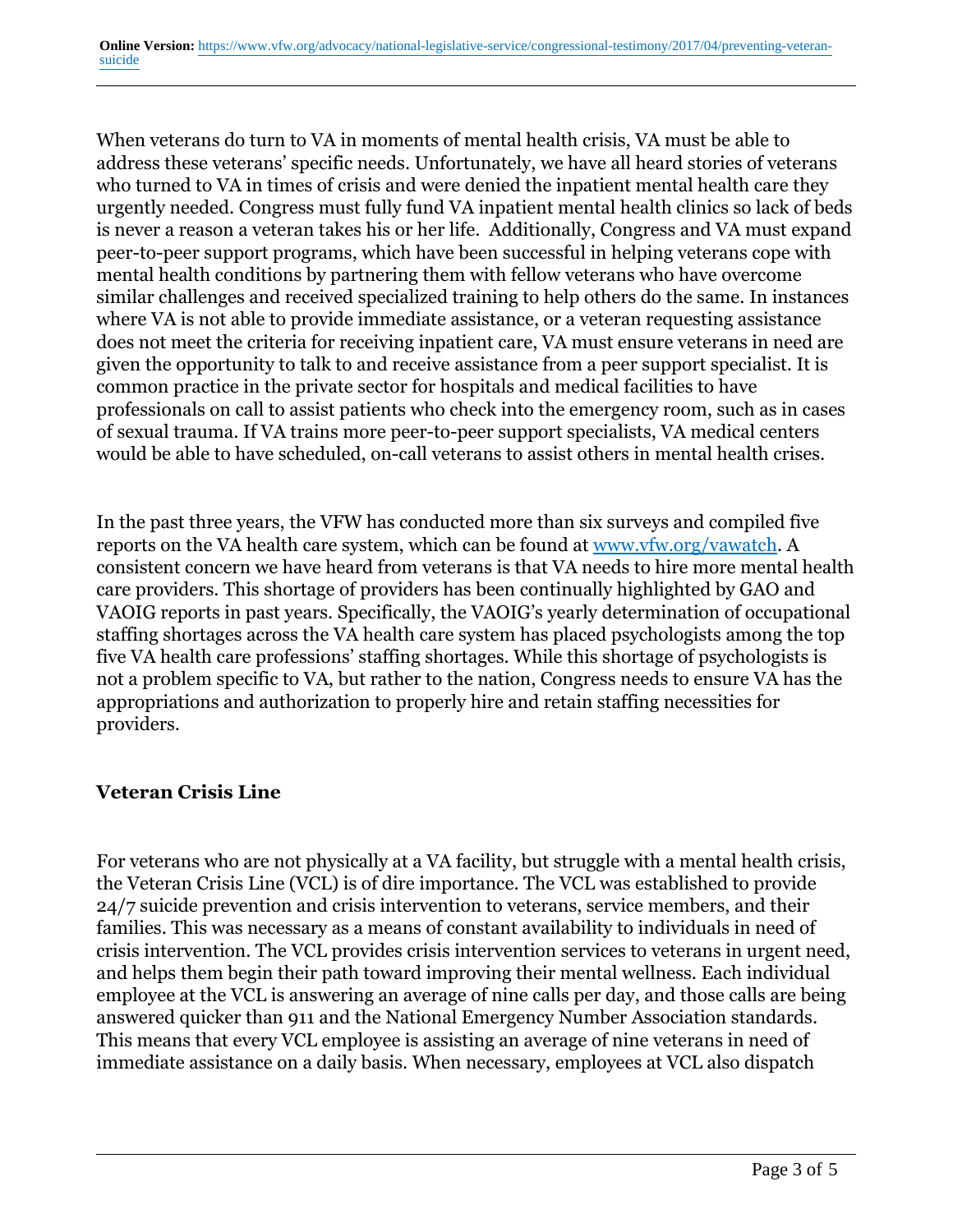**Online Version:** [https://www.vfw.org/advocacy/national-legislative-service/congressional-testimony/2017/04/preventing-veteran](https://www.vfw.org/advocacy/national-legislative-service/congressional-testimony/2017/04/preventing-veteran-suicide)[suicide](https://www.vfw.org/advocacy/national-legislative-service/congressional-testimony/2017/04/preventing-veteran-suicide)

emergency assistance for callers in immediate risk of harming themselves or others.

The VCL plays a vital role in VA's initiative of suicide prevention, and ongoing efforts to decrease veteran suicide. Yet adjustments are necessary for VCL to meet its full potential. The VFW believes expanding VA's Office of Patient Advocacy would greatly benefit the VCL. By improving and expanding the patient advocacy offices throughout VA, employees of these offices would have better visibility and means to assist non-crisis patients. If veterans become more aware of the patient advocate mission and capabilities, non-crisis callers to the VCL would decrease. The VFW has been working to expand and improve patient advocacy within VA and we will continue to monitor progress. The VFW urges this subcommittee to conduct extensive oversight of the VA Patient Advocate Program to ensure veterans are able to have their non-emergent concerns addressed without having to call the VCL.

Employees at VCL undergo extensive training before being allowed to answer calls, and it takes at least six months before they may begin training to also answer chat and text conversations with veterans in crisis. Yet, it was not until late December 2016 that the VCL had the capability to record and monitor their calls. Without this crucial technological capability, there was no way for calls to be truly monitored for quality control. Now that this capability is available, the technology must be properly utilized. Staff at the Veterans Health Administration (VHA) and the VCL monitor some ongoing calls for quality assurance, but a better, constant process must be implemented to ensure these recordings are being used to improve the training and capabilities of VCL responders. This would not only improve crisis intervention, but would assist with ending allegations of responders not understanding or following protocol, instructions, and resources.

There is no doubt that clinical oversight at the VCL is a necessity. Clinical decision making must be made by clinicians and not by operations and administrative staff. Leadership running the VCL must also have clinical background. This would ensure veterans in crisis who call the VCL receive the best clinical judgement and assistance possible. Clear guidelines must be established for the VCL so non-clinicians are not forcing a clinically based crisis line to operate as a business. This has a clear link to quality control as well. The VFW believes that while the number of calls going to backup centers decreasing at such a rapid rate is a positive, it is not a sign of the quality of work being provided. Veterans, service members and their families deserve the best clinical care available, and VA is known for outperforming the private sector in many areas of health care. In fact, of the estimated 20 veterans who commit suicide every day, only six of them are enrolled in VHA. This shows that clinicians within VA know what they are doing, and they do it well.